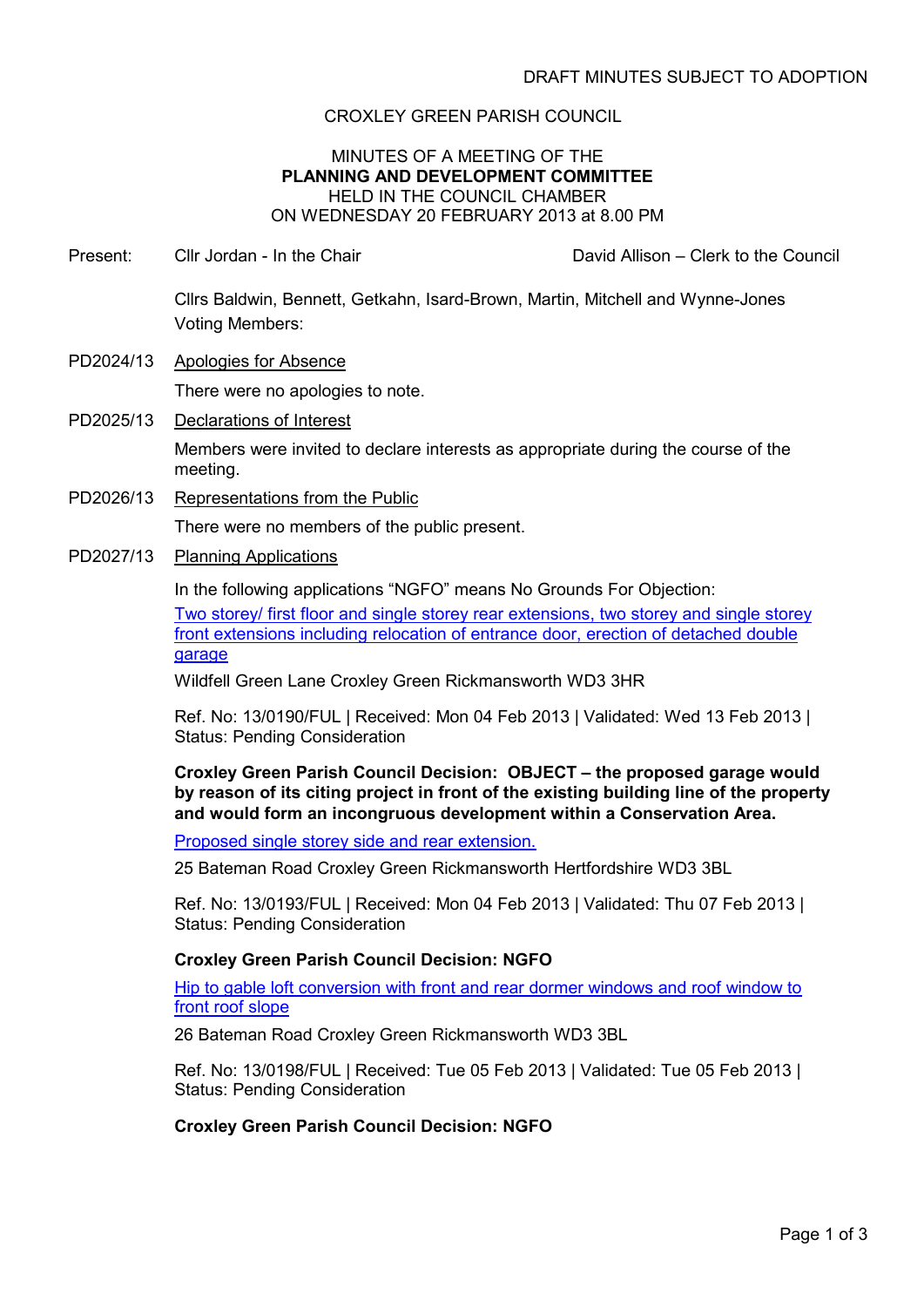## Installation of 3 rooflights to rear roof elevation

4 Wood End Croxley Green Hertfordshire

Ref. No: 13/0253/FUL | Received: Tue 12 Feb 2013 | Validated: Tue 12 Feb 2013 | Status: Pending Consideration

### **Croxley Green Parish Council Decision: NGFO**

Single storey rear extension

94 Winton Drive Croxley Green Rickmansworth WD3 3QT

Ref. No: 13/0280/FUL | Received: Fri 15 Feb 2013 | Validated: Fri 15 Feb 2013 | Status: Pending Consideration

### **Croxley Green Parish Council Decision: NGFO**

Single storey rear extension including extension to rear patio and works within / conversion of existing garage

36 Durrants Drive Croxley Green Rickmansworth Hertfordshire WD3 3NR

Ref. No: 13/0288/FUL | Received: Fri 15 Feb 2013 | Validated: Fri 15 Feb 2013 | Status: Pending Consideration

# **Croxley Green Parish Council Decision: NGFO**

Part first floor / part two storey side extension and part single / part two storey rear extension

243 Baldwins Lane Croxley Green Rickmansworth Hertfordshire WD3 3LH

Ref. No: 13/0290/FUL | Received: Fri 15 Feb 2013 | Validated: Fri 15 Feb 2013 | Status: Pending Consideration

#### **Croxley Green Parish Council Decision: NGFO**

PD2028/13 Recent Decisions by Three Rivers District Council

# **APPROVED**

| <b>Application No:</b> | 12/2323/FUL                                                                                                                                          |
|------------------------|------------------------------------------------------------------------------------------------------------------------------------------------------|
| <b>Address:</b>        | 3 Rousebarn Lane Croxley Green Rickmansworth                                                                                                         |
| <b>Application:</b>    | Demolition of existing detached garage and erection of a single<br>storey rear extension                                                             |
| <b>CGPC Decision:</b>  | <b>NGFO</b>                                                                                                                                          |
| <b>TRDC Decision:</b>  | Approved                                                                                                                                             |
| <b>Reference No:</b>   | 12/2338/FUL                                                                                                                                          |
| <b>Address:</b>        | The Artichoke Public House The Green Croxley Green                                                                                                   |
| <b>Application:</b>    | Extend trading area of pub with orangery style extension and<br>raised platform within garden. Add 2 single storey extensions to<br>rear of property |
| <b>CGPC Decision:</b>  | NGFO providing the proposed development does not detract from<br>and is in keeping with the character of the existing building                       |
| <b>TRDC Decision:</b>  | Approved                                                                                                                                             |